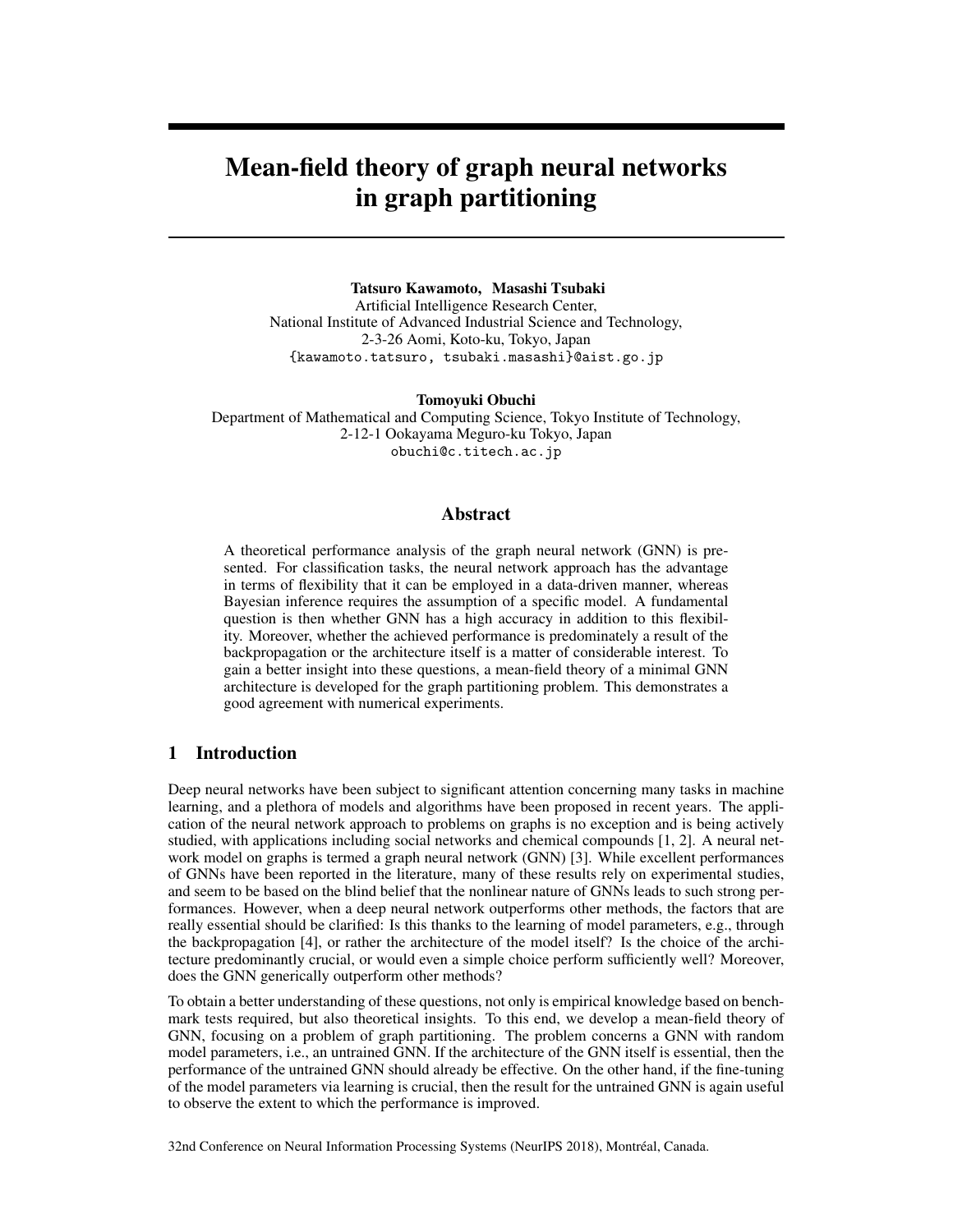

Figure 1: Architecture of the GNN considered in this paper.

Table 1: Comparison of various methods under the framework of Eq. (2).

| algorithm       | domain | М       | $\phi(x)$ | $\varphi(x)$ | $\boldsymbol{W}^{t}$ | $h^{\iota}$ | $\{W^t, b^t\}$ update         |
|-----------------|--------|---------|-----------|--------------|----------------------|-------------|-------------------------------|
| untrained GNN   |        | A       | tanh      | I(x)         | random               | omitted     | not trained                   |
| trained GNN [5] | V      | $I - L$ | ReLu      | I(x)         | trained              |             | omitted trained via backprop. |
| Spectral method |        |         | I(x)      | I(x)         | OR.                  |             | updated at each layer         |
| $EM + BP$       | E      | B       | softmax   | $\log(x)$    | learned              | learned     | learned via M-step            |

For a given graph  $G = (V, E)$ , where V is the set of vertices and E is the set of (undirected) edges, the graph partitioning problem involves assigning one out of *K* group labels to each vertex. Throughout this paper, we restrict ourselves to the case of two groups  $(K = 2)$ . The problem setting for graph partitioning is relatively simple compared with other GNN applications. Thus, it is suitable as a baseline for more complicated problems. There are two types of graph partitioning problem: One is to find the best partition for a given graph under a certain objective function. The other is to assume that a graph is generated by a statistical model, and infer the planted (i.e., preassigned) group labels of the generative model. Herein, we consider the latter problem.

Before moving on to the mean-field theory, we first clarify the algorithmic relationship between GNN and other methods of graph partitioning.

## 2 Graph neural network and its relationship to other methods

The goal of this paper is to examine the graph partitioning performance using a minimal GNN architecture. To this end, we consider a GNN with the following feedforward dynamics. Each vertex is characterized by a *D*-dimensional feature vector whose elements are  $x_{i\mu}$  ( $i \in V, \mu \in \{1, \dots, D\}$ ), and the state matrix  $\mathbf{X} = [x_{i\mu}]$  obeys

$$
x_{i\mu}^{t+1} = \sum_{j\nu} A_{ij} \phi \left( x_{j\nu}^t \right) W_{\nu\mu}^t + b_{i\mu}^t. \tag{1}
$$

Throughout this paper, the layers of the GNN are indexed by  $t \in \{0, \ldots, T\}$ . Furthermore,  $\phi(x)$  is a nonlinear activation function,  $\mathbf{b}^t = [b^t_{i\mu}]$  is a bias term<sup>1</sup>, and  $\mathbf{W}^t = [W^t_{\nu\mu}]$  is a linear transform that operates on the feature space. To infer the group assignments, a  $D \times K$  matrix  $W^{\text{out}}$  of the readout classifier is applied at the end of the last layer. Although there is no restriction on  $\phi$  in our mean-field theory, we adopt  $\phi = \tanh$  as a specific choice in the experiment below. As there is no detailed attribute on each vertex, the initial state  $X^0$  is set to be uniformly random, and the adjacency matrix  $\vec{A}$  is the only input in the present case. For the graphs with vertex attributes, deep neural networks that utilize such information [6, 7, 8] are also proposed.

<sup>&</sup>lt;sup>1</sup>The bias term is only included in this section, and will be omitted in later sections.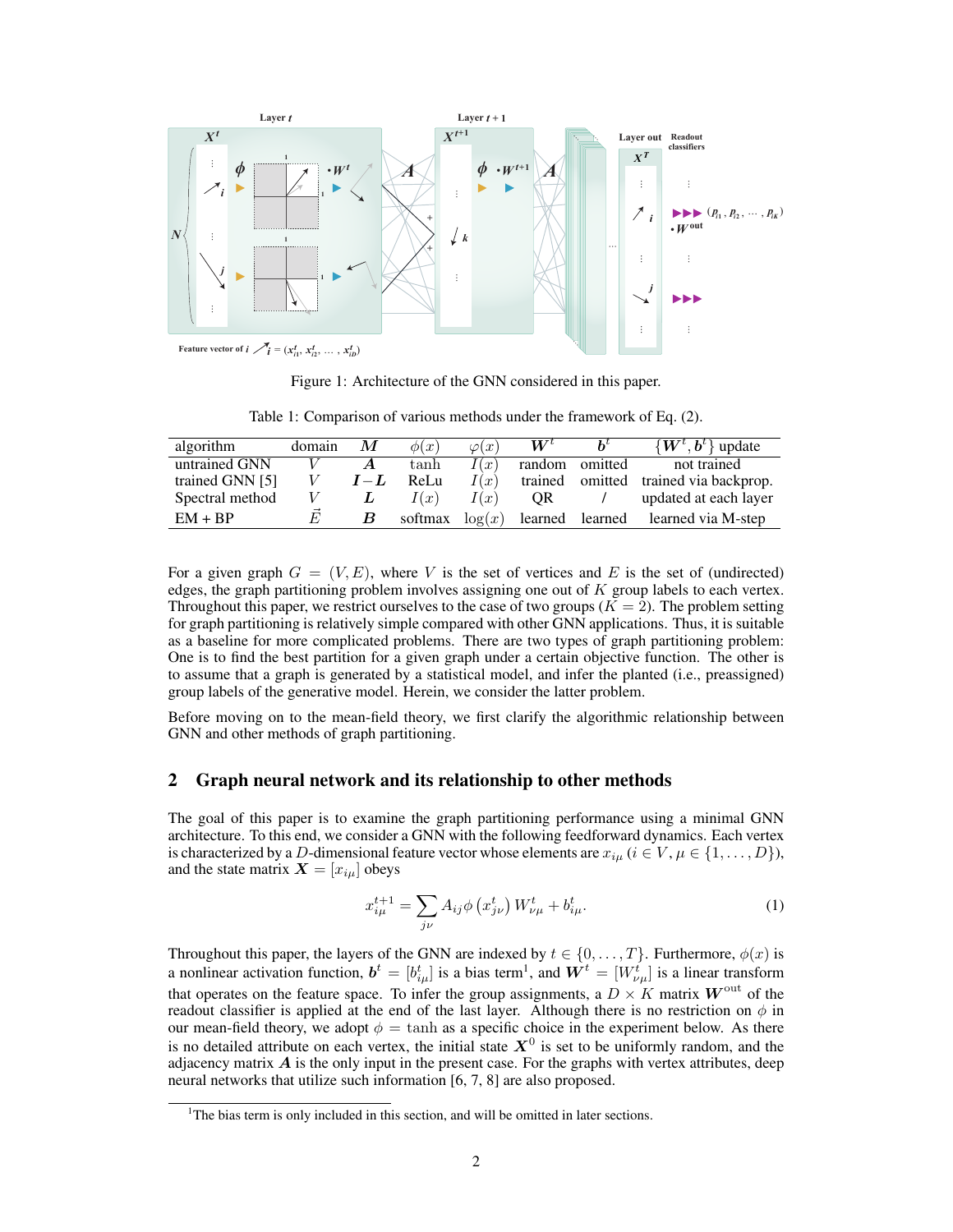The set of bias terms  $\{b^t\}$ , the linear transforms  $\{W^t\}$  in the intermediate layers, and  $W^{\text{out}}$  for the readout classifier are initially set to be random. These are updated through the backpropagation using the training set. In the semi-supervised setting, (real-world) graphs in which only a portion of the vertices are correctly labeled are employed as a training set. On the other hand, in the case of unsupervised learning, graph instances of a statistical model can be employed as the training set.

The GNN architecture described above can be thought of as a special case of the following more general form:

$$
x_{i\mu}^{t+1} = \sum_{j} M_{ij} \varphi \left( \sum_{\nu} \phi(x_{j\nu}^{t}) W_{\nu\mu}^{t} \right) + b_{i\mu}^{t},
$$
 (2)

where  $\varphi(x)$  is another activation function. With different choices for the matrix and activation functions shown in Table 1, various algorithm can be obtained. Equation (1) is recovered by setting  $M_{ij} = A_{ij}$  and  $\varphi(x) = I(x)$  (where  $\overline{I}(x)$  is the identity function), while [5] employed a Laplacianlike matrix  $M = I - L = D^{-1/2}AD^{-1/2}$ , where  $D^{-1/2} \equiv \text{diag}(\sqrt{d_1}, \dots, \sqrt{d_N})$  ( $d_i$  is the degree of vertex *i*) and *L* is called the normalized Laplacian [9].

The spectral method using the power iteration is obtained in the limit where  $\phi(x)$  and  $\varphi(x)$  are linear and  $\vec{b}^t$  is absent.<sup>2</sup> For the simultaneous power iteration that extracts the leading *K* eigenvectors, the state matrix  $X^0$  is set as an  $N \times K$  matrix whose column vectors are mutually orthogonal. While the normalized Laplacian L is commonly adopted for M, there are several other choices [9, 10, 11].<sup>3</sup> At each iteration, the orthogonality condition is maintained via QR decomposition [12], i.e., for  $\boldsymbol{Z}^t := \boldsymbol{M} \boldsymbol{X}^t, \boldsymbol{X}^{t+1} = \boldsymbol{Z}^t \boldsymbol{R}_t^{-1}$ , where  $\boldsymbol{R}_t^{-1}$  acts as  $\boldsymbol{W}^t$ .  $\boldsymbol{R}_t$  is a  $D \times D$  upper triangular matrix that is obtained by the QR decomposition of  $\mathbf{Z}^t$ . Therefore, rather than training  $\mathbf{W}^t$ , it is determined at each layer based on the current state.

The belief propagation (BP) algorithm (also called the message passing algorithm) in Bayesian inference also falls under the framework of Eq. (2). While the domain of the state consists of the vertices  $(i, j \in V)$  for GNNs, this algorithm deals with the directed edges  $i \to j \in \vec{E}$ , where  $\vec{E}$ is obtained by putting directions to every undirected edge. In this case, the state  $x^t_{\sigma,i\to j}$  represents the logarithm of the marginal probability that vertex *i* belongs to the group  $\sigma$  with the missing information of vertex *j* at the *t*th iteration. With the choice of matrix and activation functions shown in Table 1 (EM+BP), Eq. (2) becomes exactly the update equation of the BP algorithm<sup>4</sup> [13]. The matrix  $M = B = [B_{j \to k, i \to j}]$  is the so-called non-backtracking matrix [14], and the softmax function represents the normalization of the state  $x^t_{\sigma,i\to j}$ .

The BP algorithm requires the model parameters  $W<sup>t</sup>$  and  $b<sup>t</sup>$  as inputs. For example, when the expectation-maximization (EM) algorithm is considered, the BP algorithm comprises half (the Estep) of the algorithm. The parameter learning of the model is conducted in the other half (the M-step), which can be performed analytically using the current result of the BP algorithm. Here,  $W<sup>t</sup>$  and  $b<sup>t</sup>$  are the estimates of the so-called density matrix (or affinity matrix) and the external field resulting from messages from non-edges [13], respectively, and are common for every *t*. Therefore, the differences between the EM algorithm and GNN are summarized as follows. While there is an analogy between the inference procedures, in the EM algorithm the parameter learning of the model is conducted analytically, at the expense of the restrictions of the assumed statistical model. On the other hand, in GNNs the learning is conducted numerically in a data-driven manner [15], for example by backpropagation. While we will shed light on the detailed correspondence in the case of graph partitioning here, the relationship between GNN and BP is also mentioned in [16, 17].

#### 3 Mean-field theory of the detectability limit

#### 3.1 Stochastic block model and its detectability limit

We analyze the performance of an untrained GNN on the stochastic block model (SBM). This is a random graph model with a planted group structure, and is commonly employed as the generative

<sup>&</sup>lt;sup>2</sup>Alternatively, it can be regarded that  $diag(b_{i1}^t, \ldots, b_{iD}^t)$  is added to  $\boldsymbol{W}^t$  when  $\boldsymbol{b}^t$  has common rows.

 $3A$  matrix const.*I* is sometimes added in order to shift the eigenvalues.

<sup>&</sup>lt;sup>4</sup>Precisely speaking, this is the BP algorithm in which the stochastic block model (SBM) is assumed as the generative model. The SBM is explained below.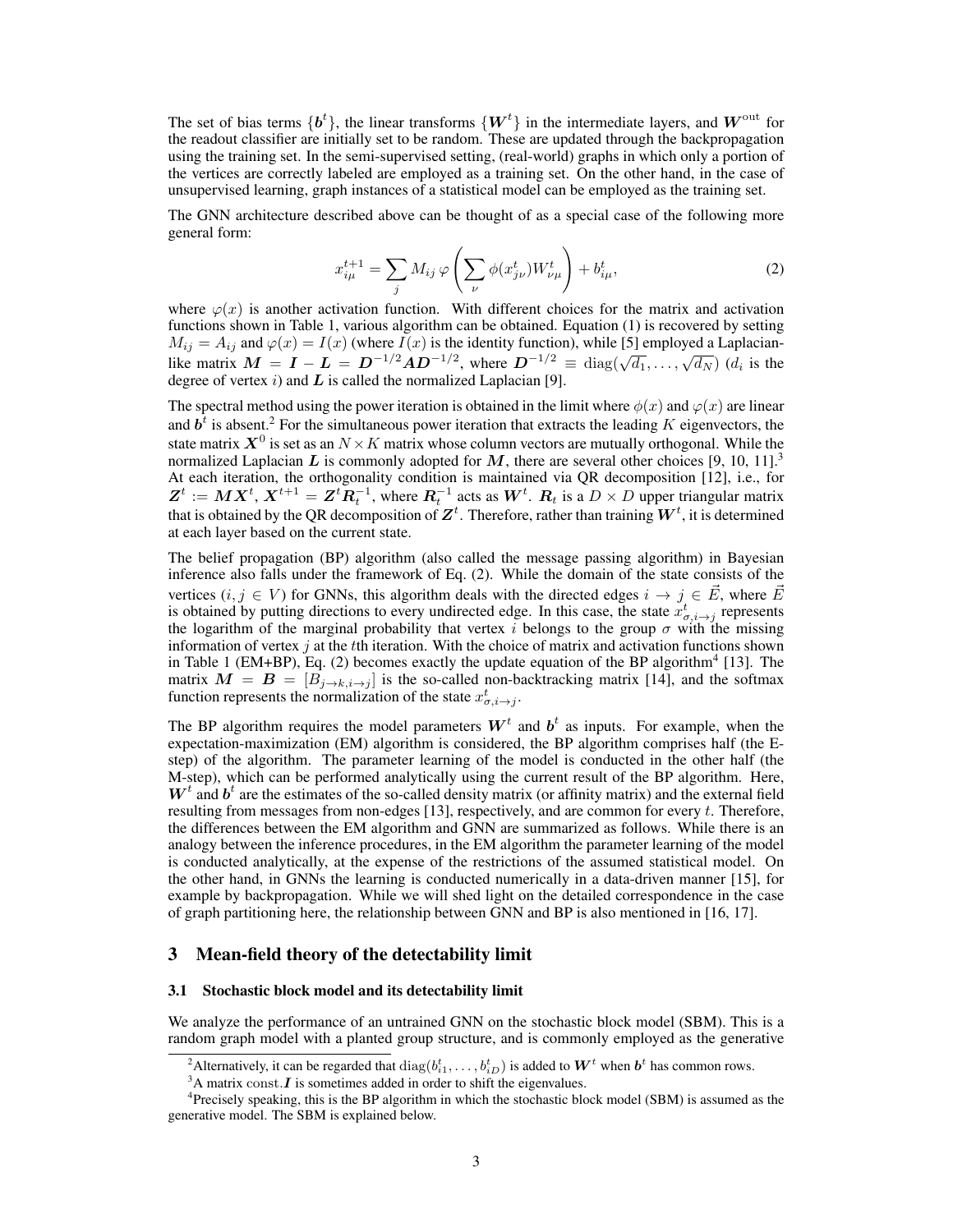model of an inference-based graph clustering algorithm [13, 18, 19, 20]. The SBM is defined as follows. We let  $|V| = N$ , and each of the vertices has a preassigned group label  $\sigma \in \{1, \ldots, K\}$ , i.e.,  $V = \bigcup_{\sigma} V_{\sigma}$ . We define  $V_{\sigma}$  as the set of vertices in a group  $\sigma$ ,  $\gamma_{\sigma} \equiv |V_{\sigma}|/N$ , and  $\sigma_i$  represents the planted group assignment of vertex *i*. For each pair of vertices  $i \in V_{\sigma}$  and  $j \in V_{\sigma'}$ , an edge is generated with probability  $\rho_{\sigma\sigma'}$ , which is an element of the density matrix. Throughout this paper, we assume that  $\rho_{\sigma\sigma'} = O(N^{-1})$ , so that the resulting graph has a constant average degree, or in other words the graph is sparse. We denote the average degree by *c*. Therefore, the adjacency matrix  $A = [A_{ij}]$  of the SBM is generated with probability

$$
p(\boldsymbol{A}) = \prod_{i < j} \rho_{\sigma_i \sigma_j}^{A_{ij}} \left( 1 - \rho_{\sigma_i \sigma_j}^{A_{ij}} \right)^{1 - A_{ij}}.
$$
\n<sup>(3)</sup>

When  $\rho_{\sigma\sigma'}$  is the same for all pairs of  $\sigma$  and  $\sigma'$ , the SBM is nothing but the Erdős-Rényi random graph. Clearly, in this case no algorithm can infer the planted group assignments better than random chance. Interestingly, even when  $\rho_{\sigma\sigma'}$  is not constant there exists a limit for the strength of the group structure, below which the planted group assignments cannot be inferred better than chance. This is called the detectability limit. Consider the SBM consisting of two equally-sized groups that is parametrized as  $\rho_{\sigma\sigma'} = \rho_{\rm in}$  for  $\sigma = \sigma'$  and  $\rho_{\sigma\sigma'} = \rho_{\rm out}$  for  $\sigma \neq \sigma'$ , which is often referred to as the symmetric SBM. In this case, it is rigorously known [21, 22, 23] that detection is impossible by any algorithm for the SBM with a group structure weaker than

$$
\epsilon = (\sqrt{c} - 1)/(\sqrt{c} + 1),\tag{4}
$$

where  $\epsilon \equiv \rho_{\rm out}/\rho_{\rm in}$ . However, it is important to note that this is the information-theoretic limit, and the achievable limit for a specific algorithm may not coincide with Eq. (4). For this reason, we investigate the *algorithmic detectability limit* of the GNN here.

#### 3.2 Dynamical mean-field theory

In an untrained GNN, each element of the matrix  $W<sup>t</sup>$  is randomly determined according to the Gaussian distribution at each *t*, i.e.,  $W_{\nu\mu}^t \sim \mathcal{N}(0, 1/D)$ . We assume that the feature dimension *D* is sufficiently large, but  $D/N \ll 1$ . Let us consider a state  $x_{\sigma\mu}^t$  that represents the average state within a group, i.e.,  $x_{\sigma\mu}^t \equiv (\gamma_\sigma N)^{-1} \sum_{i \in V_\sigma} x_{i\mu}^t$ . The probability distribution that  $\mathbf{x}^t = [x_{\sigma\mu}^t]$  is expressed as

$$
P(\mathbf{x}^{t+1}) = \left\langle \prod_{\sigma\mu} \delta \left( \mathbf{x}_{\sigma\mu}^{t+1} - \frac{1}{\gamma_{\sigma} N} \sum_{i \in V_{\sigma}} \sum_{j\nu} A_{ij} \phi(x_{j\nu}^t) W_{\nu\mu}^t \right) \right\rangle_{A, W^t, X^t}, \tag{5}
$$

where  $\langle \ldots \rangle_{A, W^t, X^t}$  denotes the average over the graph *A*, the random linear transform  $W^t$ , and the state  $X<sup>t</sup>$  of the previous layer. Using the Fourier representation, the normalization condition of Eq. (5) is expressed as

$$
1 = \int \mathcal{D}\hat{\mathbf{x}}^{t+1} \mathcal{D}\mathbf{x}^{t+1} e^{-\mathcal{L}_0} \left\langle e^{\mathcal{L}_1} \right\rangle_{A, W^t, X^t}, \qquad \begin{cases} \mathcal{L}_0 = \sum_{\sigma \mu} \gamma_{\sigma} \hat{\mathbf{x}}_{\sigma \mu}^{t+1} \mathbf{x}_{\sigma \mu}^{t+1} \\ \mathcal{L}_1 = \frac{1}{N} \sum_{\mu \nu} \sum_{ij} A_{ij} W_{\nu \mu}^t \hat{\mathbf{x}}_{\sigma_i \mu}^{t+1} \phi(x_{j\nu}^t). \end{cases} (6)
$$

where  $\hat{x}_{\sigma\mu}^{t+1}$  is an auxiliary variable that is conjugate to  $x_{\sigma\mu}^{t+1}$ , and  $\mathcal{D}\hat{x}^{t+1}\mathcal{D}x^{t+1} \equiv$  $\prod_{\sigma\mu}(\gamma_{\sigma}d\hat{\mathsf{x}}_{\sigma\mu}^{t+1}d\mathsf{x}_{\sigma\mu}^{t+1}/2\pi i).$ 

After taking the average of the symmetric SBM over  $A$  as well as the average over  $W<sup>t</sup>$  in the stationary limit with respect to *t*, the following self-consistent equation is obtained with respect to the covariance matrix  $\mathbf{C} = [C_{\sigma \sigma'}]$  of  $\mathbf{x} = \mathbf{x}^t$ :

$$
C_{\sigma\sigma'} = \frac{1}{\gamma_{\sigma}\gamma_{\sigma'}} \sum_{\tilde{\sigma}\tilde{\sigma}'} B_{\sigma\tilde{\sigma}} B_{\sigma'\tilde{\sigma}'} \int \frac{d\mathbf{x} e^{-\frac{1}{2}\mathbf{x}^{\top} \mathbf{C}^{-1} \mathbf{x}}}{(2\pi)^{\frac{N}{2}} \sqrt{\det \mathbf{C}}} \phi(\mathbf{x}_{\tilde{\sigma}}) \phi(\mathbf{x}_{\tilde{\sigma}'}), \tag{7}
$$

where  $B_{\sigma\sigma'} \equiv N\gamma_{\sigma}\rho_{\sigma\sigma'}\gamma_{\sigma'}$ . The detailed derivation can be found in the supplemental material. The reader may notice that the above expression resembles the recursive equations in [24, 25]. However, it should be noted that Eq. (7) is not obtained as an exact closed equation. The derivation relies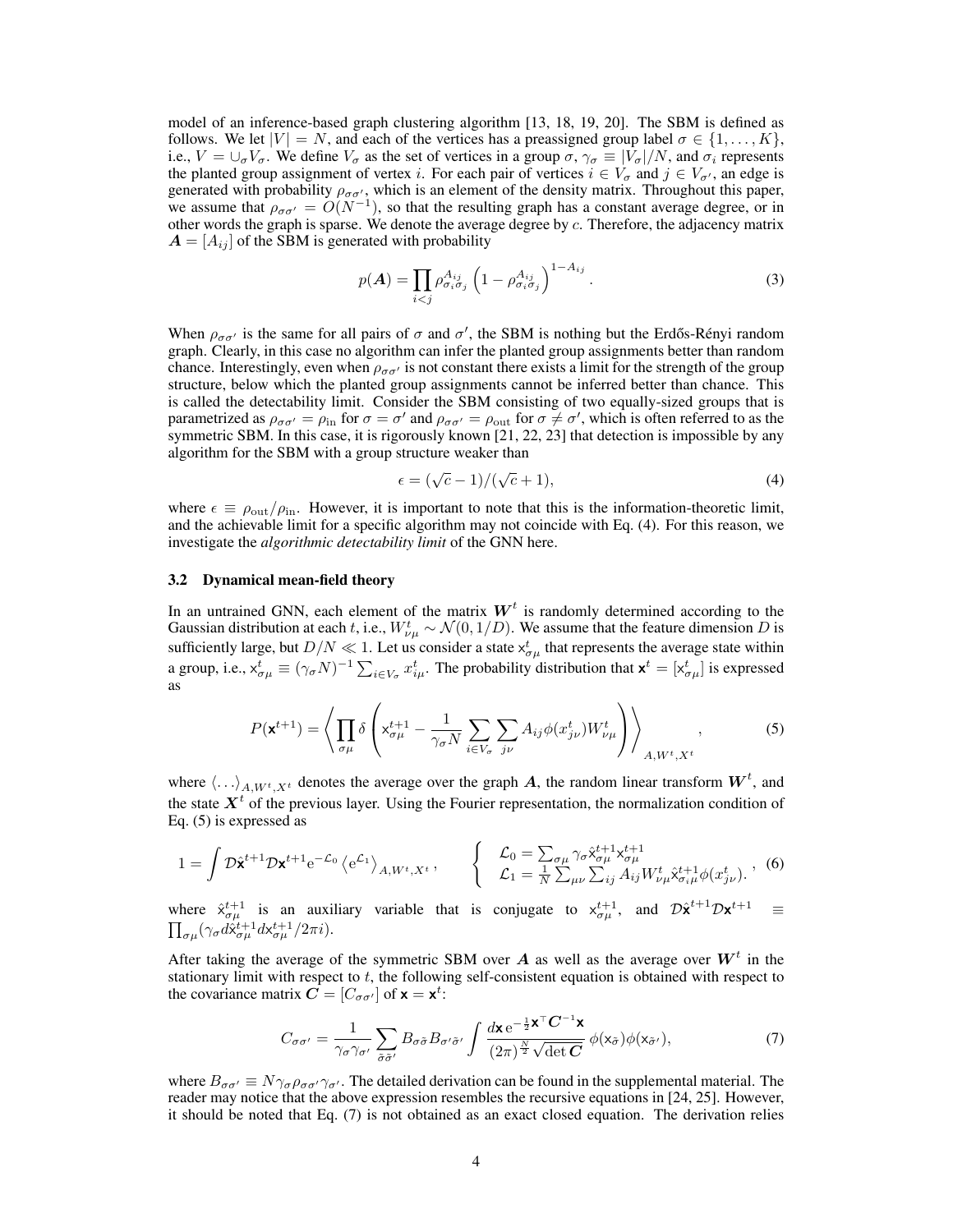

Figure 2: Performance of the untrained GNN evaluated by the behavior of the covariance matrix *C*. (a) Detectability phase diagram of the SBM. The solid line represents the mean-field estimate by Eq. (7), the dashed line represents the phase boundary of the spectral method (see Section 5 for details), and the dark shaded region represents the region above Eq. (4). The region containing points is that where the covariance gap  $C_{11} - C_{12}$  is significantly larger than the gaps in the informationtheoretically undetectable region. (b) The curves of the covariances  $C_{11}$  and  $C_{12}$  of the SBMs with  $c = 8$ : The mean-field estimates (gray lines that have larger values) and curves obtained by the regression of the experimental data (purple lines with smaller values).

mainly on the assumption that the macroscopic random variable  $x^t$  dominates the behavior of the state  $X<sup>t</sup>$ . It is numerically confirmed that this assumption appears plausible. This type of analysis is called dynamical mean-field theory (or the Martin-Siggia-Rose formalism) [26, 27, 28, 29].

When the correlation within a group  $C_{\sigma\sigma}$  is equal to the correlation between groups  $C_{\sigma\sigma'}$  ( $\sigma \neq \sigma'$ ), the GNN is deemed to have reached the detectability limit. Beyond the detectability limit, Eq. (7) is no longer a two-component equation, but is reduced to an equation with respect to the variance of one indistinguishable group.

The accuracy of our mean-field estimate is examined in Fig. 2, using the covariance matrix *C* that we obtained directly from the numerical experiment. In the detectability phase diagram in Fig. 2a, the region that has a covariance gap  $C_{11} - C_{12} > \mu_{\rm g} + 2\sigma_{\rm g}$  for at least one graph instance among 30 samples is indicated by the dark purple points, and the region with  $C_{11} - C_{12} > \mu_{\rm g} + \sigma_{\rm g}$  is indicated by the pale purple points, where  $\mu_{\rm g}$  and  $\sigma_{\rm g}$  are the mean and standard deviation, respectively, of the covariance gap in the information-theoretically undetectable region. In Fig. 2b, the elements of the covariance matrix are compared for the SBM with  $c = 8$ . The consistency of our mean-field estimate is examined for a specific implementation in Section 5.

## 4 Normalized mutual information error function

The previous section dealt with the feedforward process of an untrained GNN. By employing a classifier such as the k-means method [30],  $W<sup>out</sup>$  is not required, and the inference of the SBM can be performed without any training procedure. To investigate whether the training significantly improves the performance, the algorithm that updates the matrices  $\{W^t\}$  and  $W^{\text{out}}$  must be specified.

The cross-entropy error function is commonly employed to train  $W<sup>out</sup>$  for a classification task. However, this error function unfortunately cannot be directly applied to the present case. Note that the planted group assignment of SBM is invariant under a global permutation of the group labels. In other words, as long as the set of vertices in the same group share the same label, the label itself can be anything. This is called the identifiability problem [31]. The cross-entropy error function is not invariant under a global label permutation, and thus the classifier cannot be trained unless the degrees of freedom are constrained. A possible brute force approach is to explicitly evaluate all the permutations in the error function [32], although this obviously results in a considerable computational burden unless the number of groups is very small. Note also that semi-supervised clustering does not suffer from the identifiability issue, because the permutation symmetry is explicitly broken.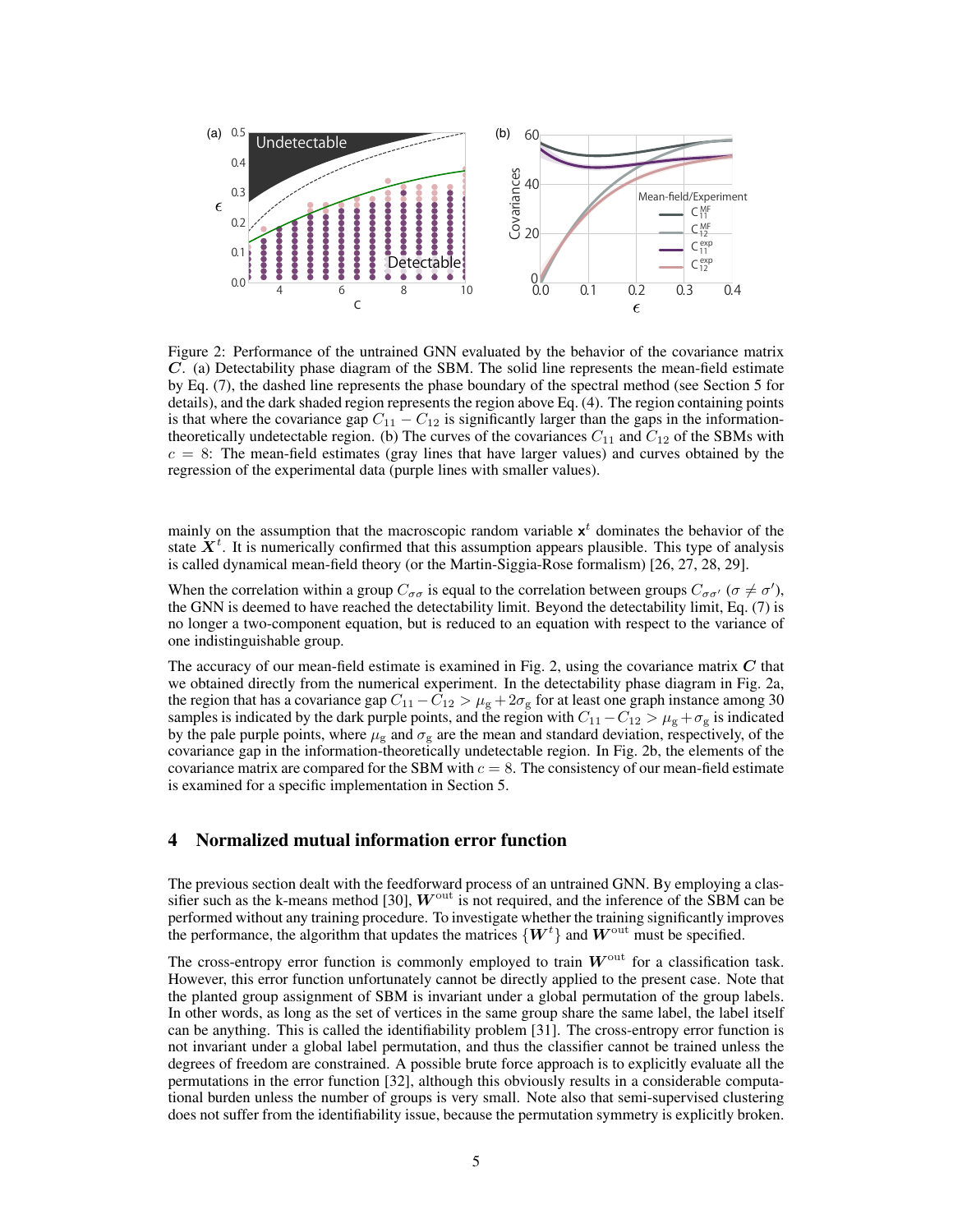Here, we instead propose the use of the normalized mutual information (NMI) as an error function for the readout classifier. The NMI is a comparison measure of two group assignments, which naturally eliminates the permutation degrees of freedom. Let  $\sigma = {\sigma_i = \sigma | i \in V_{\sigma}}$  be the labels of the planted group assignments, and  $\hat{\sigma} = {\sigma_i = \hat{\sigma} | i \in V_{\hat{\sigma}}}$  be the labels of the estimated group assignments. First, the (unnormalized) mutual information is defined as

$$
I(\boldsymbol{\sigma}, \hat{\boldsymbol{\sigma}}) = \sum_{\sigma=1}^{K} \sum_{\hat{\sigma}=1}^{K} P_{\sigma \hat{\sigma}} \log \frac{P_{\sigma \hat{\sigma}}}{P_{\sigma} P_{\hat{\sigma}}},
$$
(8)

where the joint probability  $P_{\sigma \hat{\sigma}}$  is the fraction of vertices that belong to the group  $\sigma$  in the planted assignment and the group  $\hat{\sigma}$  in the estimated assignment. Furthermore,  $P_{\sigma}$  and  $P_{\hat{\sigma}}$  are the marginals of  $P_{\sigma\hat{\sigma}}$ , and we let  $H(\sigma)$  and  $H(\hat{\sigma})$  be the corresponding entropies. The NMI is defined by

$$
NMI(\boldsymbol{\sigma}, \hat{\boldsymbol{\sigma}}) \equiv \frac{2I(\boldsymbol{\sigma}, \hat{\boldsymbol{\sigma}})}{H(\boldsymbol{\sigma}) + H(\hat{\boldsymbol{\sigma}})}.
$$
\n(9)

We adopt this measure as the error function for the readout classifier. For the resulting state  $x_{i\mu}^T$ , the estimated assignment probability  $p_{i\sigma}$  that vertex *i* belongs to the group  $\sigma$  is defined as  $p_{i\sigma} \equiv$ softmax $(a_{i\sigma})$ , where  $a_{i\sigma} = \sum_{\mu} x_{i\mu} W_{\mu\sigma}^{\text{out}}$ . Each element of the NMI is then obtained as

$$
P_{\sigma\hat{\sigma}} = \frac{1}{N} \sum_{i=1}^{N} P(i \in V_{\sigma}, i \in V_{\hat{\sigma}}) = \frac{1}{N} \sum_{i \in V_{\sigma}} p_{i\hat{\sigma}},
$$
  

$$
P_{\sigma} = \sum_{\hat{\sigma}} P_{\sigma\hat{\sigma}} = \gamma_{\sigma}, \qquad P_{\hat{\sigma}} = \sum_{\sigma} P_{\sigma\hat{\sigma}} = \frac{1}{N} \sum_{i=1}^{N} p_{i\hat{\sigma}}.
$$
 (10)

In summary,

$$
\text{NMI}\left(\left[P_{\sigma\hat{\sigma}}\right]\right) = 2\left(1 - \frac{\sum_{\sigma\hat{\sigma}} P_{\sigma\hat{\sigma}} \log P_{\sigma\hat{\sigma}}}{\sum_{\sigma} \gamma_{\sigma} \log \gamma_{\sigma} + \sum_{\sigma\hat{\sigma}} P_{\sigma\hat{\sigma}} \log \sum_{\sigma} P_{\sigma\hat{\sigma}}}\right). \tag{11}
$$

This measure is permutation invariant, because the NMI counts the label co-occurrence patterns for each vertex in  $\sigma$  and  $\hat{\sigma}$ .

## 5 Experiments

First, the consistency between our mean-field theory and a specific implementation of an untrained GNN is examined. The performance of the untrained GNN is evaluated by drawing phase diagrams. For the SBMs with various values for the average degree c and the strength of group structure  $\epsilon$ , the overlap, i.e., the fraction of vertices that coincide with their planted labels, is calculated. Afterward, it is investigated whether a significant improvement is achieved through the parameter learning of the model. Note that because even a completely random clustering can correctly infer half of the labels on average, the minimum of the overlap is  $0.5$ .<sup>5</sup> As mentioned above, we adopt  $\phi = \tanh$  as the specific choice of activation function.

### 5.1 Untrained GNN with the k-means classifier

We evaluate the performance of the untrained GNN in which the resulting state  $\boldsymbol{X}$  is read out using the k-means (more precisely k-means++ [30]) classifier. In this case, no parameter learning takes place. We set the dimension of the feature space to  $D = 100$  and the number of layers to  $T = 100$ , and each result represents the average over 30 samples.

Figure 3a presents the corresponding phase diagram. The overlap is indicated by colors, and the solid line represents the detectability limit estimated by Eq. (7). The dashed line represents the mean-field estimate of the detectability limit of the spectral method<sup>6</sup> [33, 34], and the shaded area

<sup>&</sup>lt;sup>5</sup>For this reason, the overlap is sometimes standardized such that the minimum equals zero.

<sup>&</sup>lt;sup>6</sup>Again, there are several choices for the matrix to be adopted in the spectral method. However, the Laplacians and modularity matrix, for example, have the same detectability limit when the graph is regular or the average degree is sufficiently large.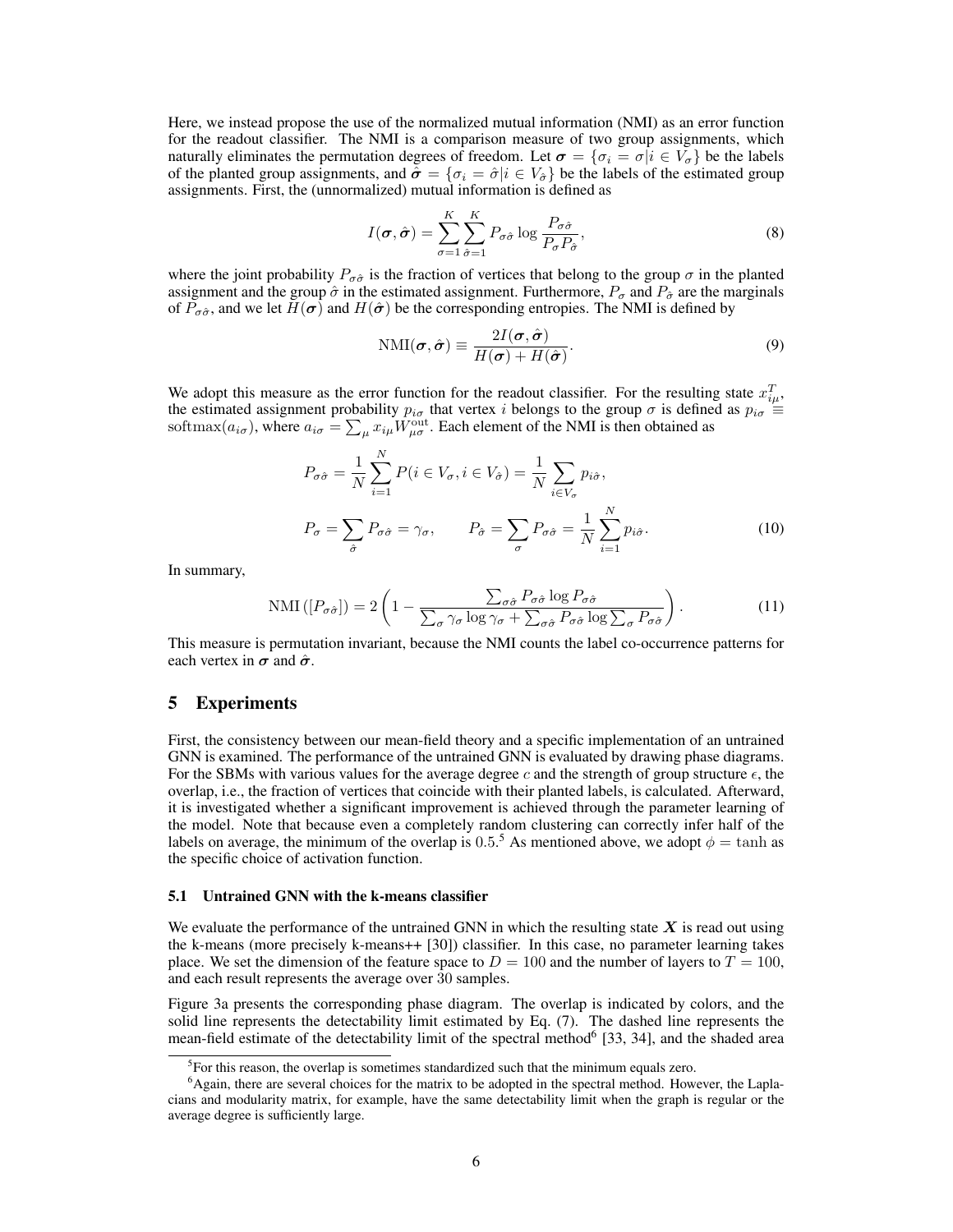

Figure 3: Performance of the untrained GNN using the k-means classifier. (a) The same detectability phase diagram as in Fig. 2. The heatmap represents the overlap obtained using the untrained GNN. (b) The overlaps of the SBM with  $c = 8$ : The light shaded area represents the region above the estimate using Eq. (7), the dashed line represents the detectability limit of the spectral method, and the dark shaded region represents the information-theoretically undetectable region.

represents the region above which the inference is information-theoretically impossible. It is known that the detectability limit of the BP algorithm [13] coincides with this information-theoretic limit so long as the model parameters are correctly learned. For the present model, it is also known that the EM algorithm can indeed learn these parameters [35]. Note that it is natural that a Bayesian method will outperform others as long as a consistent model is used, whereas it may perform poorly if the assumed model is not consistent.

It can be observed that our mean-field estimate exhibits a good agreement with the numerical experiment. For a closer view, the overlaps of multiple graph sizes with  $c = 8$  are presented in Fig. 3b. For  $c = 8$ , the estimate is  $\epsilon^* \approx 0.33$ , and this appears to coincide with the point at which the overlap is almost 0*.*5. It should be noted that the performance can vary depending on the implementation details. For example, while the k-means method is performed to  $X<sup>T</sup>$  in the present experiment, it can instead be performed to  $\phi\left(\boldsymbol{X}^{T}\right)$ . An experiment concerning such a case is presented in the supplemental material.

#### 5.2 GNN with backpropagation and a trained classifier

Now, we consider a trained GNN, and compare its performance with the untrained one. A set of SBM instances is provided as the training set. This consists of 1*,* 000 SBM instances with  $N = 5,000$ , where an average degree  $c \in \{3, 4, \ldots, 10\}$  and strength of the group structure *ϵ ∈ {*0*.*05*,* 0*.*1*, . . . ,* 0*.*5*}* are adopted. For the validation (development) set, 100 graph instances of the same SBMs are provided. Finally, the SBMs with various values of  $\epsilon$  and the average degree  $c = 8$  are provided as the test set.

We evaluated the performance of a GNN trained by backpropagation. We implemented the GNN using Chainer (version 3.2.0) [36]. As in the previous section, the dimension of the feature space is set to  $D = 100$ , and various numbers of layers are examined. For the error function of the readout classifier, we adopted the NMI error function described in Section 4. The model parameters are optimized using the default setting of the Adam optimizer [37] in Chainer. Although we examined various optimization procedures for fine-tuning, the improvement was hardly observable.

We also employ residual networks (ResNets) [38] and batch normalization (BN) [39]. These are also adopted in [32]. The ResNet imposes skip (or shortcut) connections on a deep network, i.e.,  $x_{i\mu}^{t+1} = \sum_{j\nu} A_{ij} \phi(x_{j\nu}^t) W_{\nu\mu}^t + x_{i\mu}^{t-s}$ , where s is the number of layers skipped, and is set as  $s = 5$ . The BN layer, which standardizes the distribution of the state  $X<sup>t</sup>$ , is placed at each intermediate layer *t*. Finally, we note that the parameters of deep GNNs (e.g., *T >* 25) cannot be learned correctly without using the ResNet and BN techniques.

The results using the GNN trained as above are illustrated in Fig. 4. First, it can be observed from Fig. 4a that a deep structure is important for a better accuracy. For sufficiently deep networks, the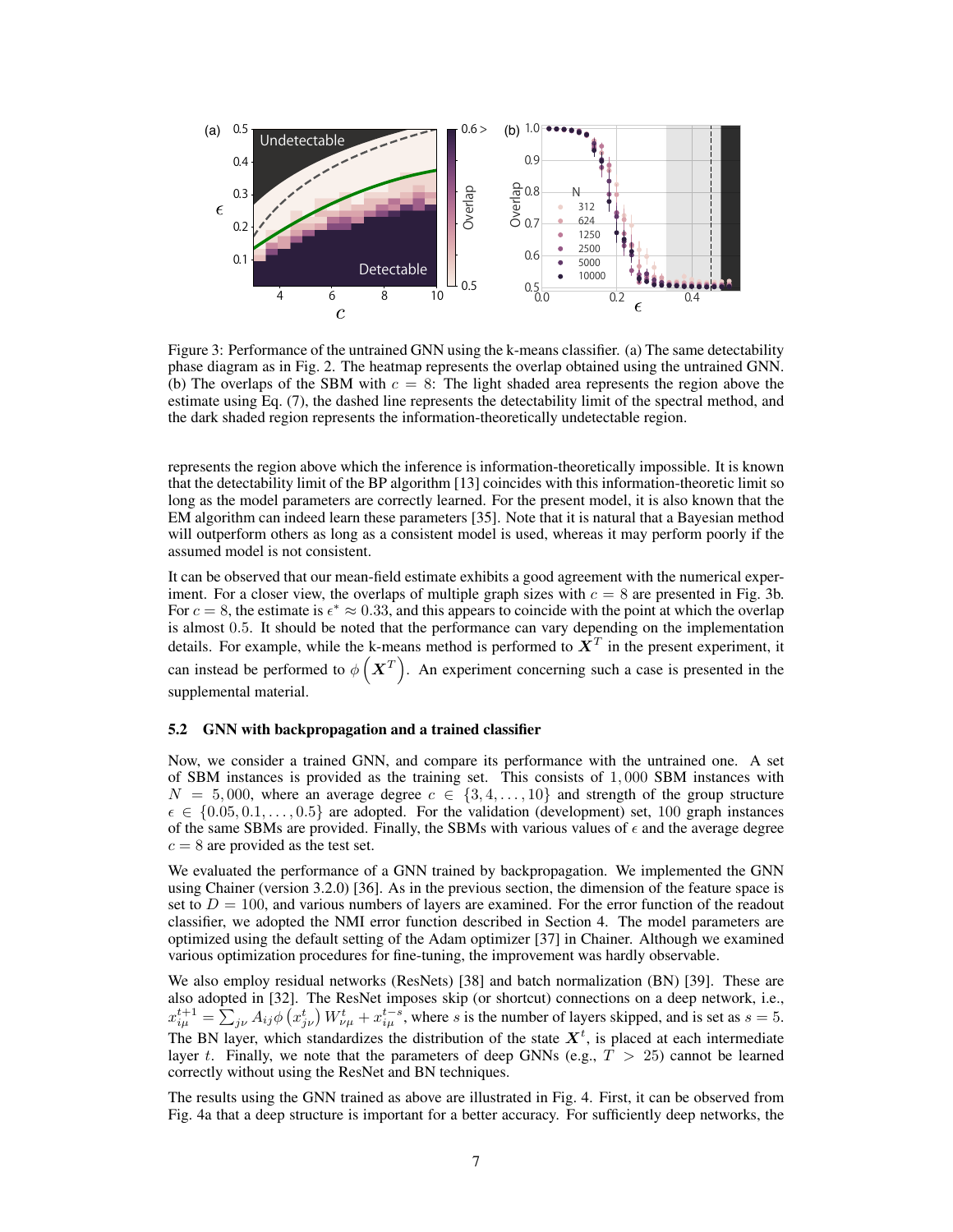

Figure 4: Overlaps of the GNN with trained model parameters. (a) The overlaps of the GNN with various number of layers *T* on the SBM with  $c = 8$  and  $N = 5,000$ . (b) The graph size dependence of the overlap of the GNN with  $T = 100$  on the SBM with  $c = 8$ . In both cases, the shaded regions and dashed line are plotted in the same manner as in Fig. 3b.

overlaps obtained by the trained GNN are clearly better than those of the untrained counterpart (see Fig. 3b). On the other hand, the region of  $\epsilon$  where the overlap suddenly deteriorates still coincides with our mean-field estimate for the untrained GNN. This implies that in the limit  $N \to \infty$ , the detectability limit is not significantly improved by training. To demonstrate the finite-size effect in the result of Fig. 4a, the overlaps of various graph sizes are plotted in Fig. 4b. The variation of overlaps becomes steeper around *ϵ <sup>∗</sup> ≈* 0*.*33 as the graph size is increased, implying the presence of detectability phase transition around the value of  $\epsilon$  predicted by our mean-field estimate.

The untrained and trained GNNs exhibit a clear difference in overlap when  $X^T$  is employed as the readout classifier. However, it should be noted that the untrained GNN where  $\phi(\boldsymbol{X}^T)$  is adopted as the readout classifier exhibits a performance close to that of the trained GNN. The reader should also bear in mind that the computational cost required for training is not negligible.

## 6 Discussion

In a minimal GNN model, the adjacency matrix *A* is employed for the connections between intermediate layers. In fact, there have been many attempts [5, 32, 40, 41] to adopt a more complex architecture rather than *A*. Furthermore, other types of applications of deep neural networks to graph partitioning or related problems have been described [6, 7, 42]. The number of GNN varieties can be arbitrarily extended by modifying the architecture and learning algorithm. Again, it is important to clarify which elements are essential for the performance.

The present study offers a baseline answer to this question. Our mean-field theory and numerical experiment using the k-means readout classifier clarify that an untrained GNN with a simple architecture already performs well. It is worth noting that our mean-field theory yields an accurate estimate of the detectability limit in a compact form. The learning of the model parameters by backpropagation does contribute to an improved accuracy, although this appears to be quantitatively insignificant. Importantly, the detectability limit appears to remain (almost) the same.

The minimal GNN that we considered in this paper is not the state of the art for the inference of the symmetric SBM. However, as described in Section 2, an advantage of the GNN is its flexibility, in that the model can be learned in a data-driven manner. For a more complicated example, such as the graphs of chemical compounds in which each vertex has attributes, the GNN is expected to generically outperforms other approaches. In such a case, the performance may be significantly improved thanks to backpropagation. This would constitute an interesting direction for future work. In addition, the adequacy of the NMI error function that we introduced for the readout classifier should be examined in detail.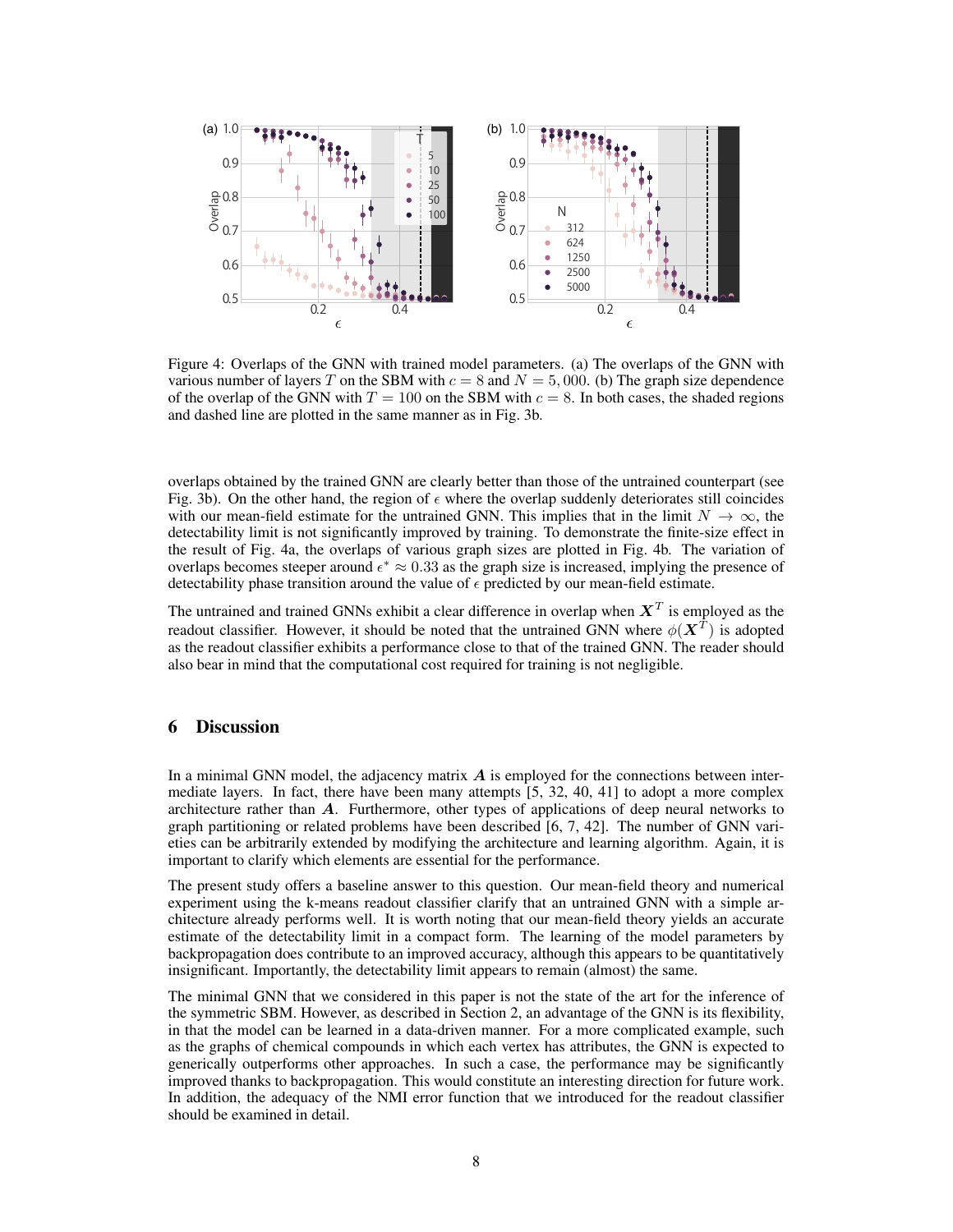#### Acknowledgments

The authors are grateful to Ryo Karakida for helpful comments. This work was supported by the New Energy and Industrial Technology Development Organization (NEDO) (T.K. and M. T.) and JSPS KAKENHI No. 18K11463 (T. O.).

## References

- [1] Aditya Grover and Jure Leskovec. node2vec: Scalable feature learning for networks. In *International Conference on Knowledge Discovery and Data Mining*, 2016.
- [2] David K. Duvenaud, Dougal Maclaurin, Jorge Iparraguirre, Rafael Bombarell, Timothy Hirzel, Alan Aspuru-Guzik, and Ryan P. Adams. Convolutional networks on graphs for learning molecular fingerprints. In *Advances in Neural Information Processing Systems*, 2015.
- [3] Franco Scarselli, Marco Gori, Ah Chung Tsoi, Markus Hagenbuchner, and Gabriele Monfardini. The graph neural network model. *Trans. Neur. Netw.*, 20(1):61–80, January 2009.
- [4] David E Rumelhart, Geoffrey E Hinton, and Ronald J Williams. Learning representations by back-propagating errors. *nature*, 323(6088):533, 1986.
- [5] Thomas N Kipf and Max Welling. Semi-supervised classification with graph convolutional networks. *arXiv preprint arXiv:1609.02907*, 2016.
- [6] Mathias Niepert, Mohamed Ahmed, and Konstantin Kutzkov. Learning convolutional neural networks for graphs. In *International conference on machine learning*, pages 2014–2023, 2016.
- [7] Will Hamilton, Zhitao Ying, and Jure Leskovec. Inductive representation learning on large graphs. In I. Guyon, U. V. Luxburg, S. Bengio, H. Wallach, R. Fergus, S. Vishwanathan, and R. Garnett, editors, *Advances in Neural Information Processing Systems 30*, pages 1024–1034. Curran Associates, Inc., 2017.
- [8] Tao Lei, Wengong Jin, Regina Barzilay, and Tommi Jaakkola. Deriving neural architectures from sequence and graph kernels. In Doina Precup and Yee Whye Teh, editors, *Proceedings of the 34th International Conference on Machine Learning*, volume 70 of *Proceedings of Machine Learning Research*, pages 2024–2033, International Convention Centre, Sydney, Australia, 06–11 Aug 2017. PMLR.
- [9] Ulrike Luxburg. A tutorial on spectral clustering. *Statistics and Computing*, 17(4):395–416, August 2007.
- [10] M. E. J. Newman. Finding community structure in networks using the eigenvectors of matrices. *Phys. Rev. E*, 74:036104, 2006.
- [11] Karl Rohe, Sourav Chatterjee, and Bin Yu. Spectral clustering and the high-dimensional stochastic blockmodel. *The Annals of Statistics*, 39(4):1878–1915, 2011.
- [12] Gene H Golub and Charles F Van Loan. *Matrix computations*, volume 3. JHU Press, 2012.
- [13] Aurelien Decelle, Florent Krzakala, Cristopher Moore, and Lenka Zdeborová. Asymptotic analysis of the stochastic block model for modular networks and its algorithmic applications. *Phys. Rev. E*, 84:066106, 2011.
- [14] Florent Krzakala, Cristopher Moore, Elchanan Mossel, Joe Neeman, Allan Sly, Lenka Zdeborová, and Pan Zhang. Spectral redemption in clustering sparse networks. *Proc. Natl. Acad. Sci. U.S.A.*, 110(52):20935–40, December 2013.
- [15] Jiaxuan You, Rex Ying, Xiang Ren, William L Hamilton, and Jure Leskovec. GraphRNN: A deep generative model for graphs. *arXiv preprint arXiv:1802.08773*, 2018.
- [16] Justin Gilmer, Samuel S Schoenholz, Patrick F Riley, Oriol Vinyals, and George E Dahl. Neural message passing for quantum chemistry. *arXiv preprint arXiv:1704.01212*, 2017.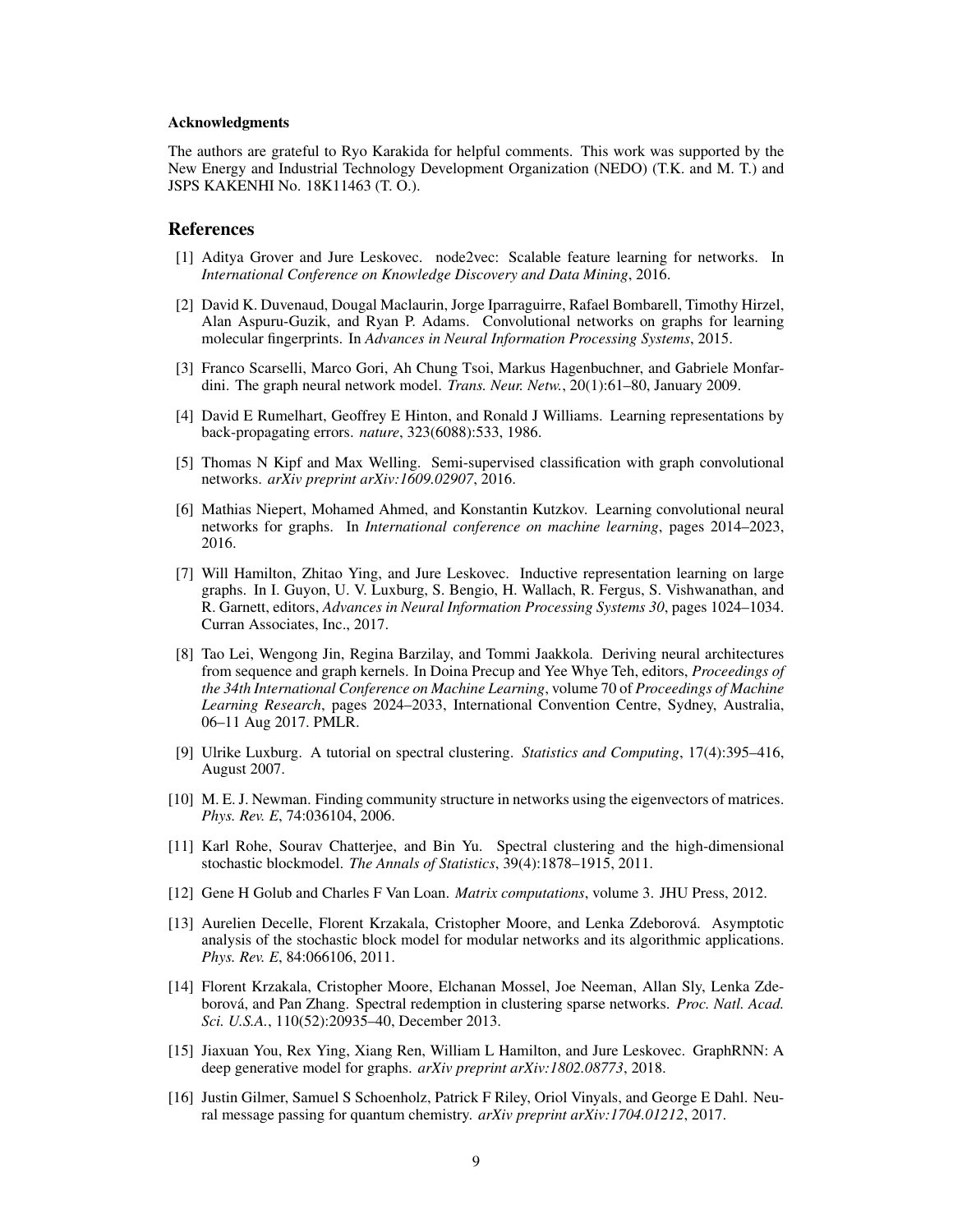- [17] Michael Schlichtkrull, Thomas N Kipf, Peter Bloem, Rianne van den Berg, Ivan Titov, and Max Welling. Modeling relational data with graph convolutional networks. *arXiv preprint arXiv:1703.06103*, 2017.
- [18] Tiago P. Peixoto. Efficient monte carlo and greedy heuristic for the inference of stochastic block models. *Phys. Rev. E*, 89:012804, Jan 2014.
- [19] Tiago P Peixoto. Bayesian stochastic blockmodeling. *arXiv preprint arXiv:1705.10225*, 2017.
- [20] M. E. J. Newman and Gesine Reinert. Estimating the number of communities in a network. *Phys. Rev. Lett.*, 117:078301, Aug 2016.
- [21] Elchanan Mossel, Joe Neeman, and Allan Sly. Reconstruction and estimation in the planted partition model. *Probability Theory and Related Fields*, 162(3):431–461, Aug 2015.
- [22] Laurent Massoulié. Community detection thresholds and the weak ramanujan property. In *Proceedings of the 46th Annual ACM Symposium on Theory of Computing*, STOC '14, pages 694–703, New York, 2014. ACM.
- [23] Cristopher Moore. The computer science and physics of community detection: landscapes, phase transitions, and hardness. *arXiv preprint arXiv:1702.00467*, 2017.
- [24] Ben Poole, Subhaneil Lahiri, Maithra Raghu, Jascha Sohl-Dickstein, and Surya Ganguli. Exponential expressivity in deep neural networks through transient chaos. In D. D. Lee, M. Sugiyama, U. V. Luxburg, I. Guyon, and R. Garnett, editors, *Advances in Neural Information Processing Systems 29*, pages 3360–3368. Curran Associates, Inc., 2016.
- [25] Samuel S Schoenholz, Justin Gilmer, Surya Ganguli, and Jascha Sohl-Dickstein. Deep information propagation. *arXiv preprint arXiv:1611.01232*, 2016.
- [26] H. Sompolinsky and Annette Zippelius. Relaxational dynamics of the edwards-anderson model and the mean-field theory of spin-glasses. *Phys. Rev. B*, 25:6860–6875, Jun 1982.
- [27] A. Crisanti and H. Sompolinsky. Dynamics of spin systems with randomly asymmetric bonds: Ising spins and glauber dynamics. *Phys. Rev. A*, 37:4865–4874, Jun 1988.
- [28] A Crisanti, HJ Sommers, and H Sompolinsky. Chaos in neural networks: chaotic solutions. *preprint*, 1990.
- [29] Manfred Opper, Burak Çakmak, and Ole Winther. A theory of solving tap equations for ising models with general invariant random matrices. *Journal of Physics A: Mathematical and Theoretical*, 49(11):114002, 2016.
- [30] David Arthur and Sergei Vassilvitskii. K-means++: The advantages of careful seeding. In *Proceedings of the Eighteenth Annual ACM-SIAM Symposium on Discrete Algorithms*, SODA '07, pages 1027–1035, Philadelphia, PA, USA, 2007. Society for Industrial and Applied Mathematics.
- [31] Krzysztof Nowicki and Tom A. B Snijders. Estimation and prediction for stochastic blockstructures. *Journal of the American Statistical Association*, 96(455):1077–1087, 2001.
- [32] Joan Bruna and Xiang Li. Community detection with graph neural networks. *arXiv preprint arXiv:1705.08415*, 2017.
- [33] Tatsuro Kawamoto and Yoshiyuki Kabashima. Limitations in the spectral method for graph partitioning: Detectability threshold and localization of eigenvectors. *Phys. Rev. E*, 91:062803, Jun 2015.
- [34] T. Kawamoto and Y. Kabashima. Detectability of the spectral method for sparse graph partitioning. *Eur. Phys. Lett.*, 112(4):40007, 2015.
- [35] Tatsuro Kawamoto. Algorithmic detectability threshold of the stochastic block model. *Phys. Rev. E*, 97:032301, Mar 2018.